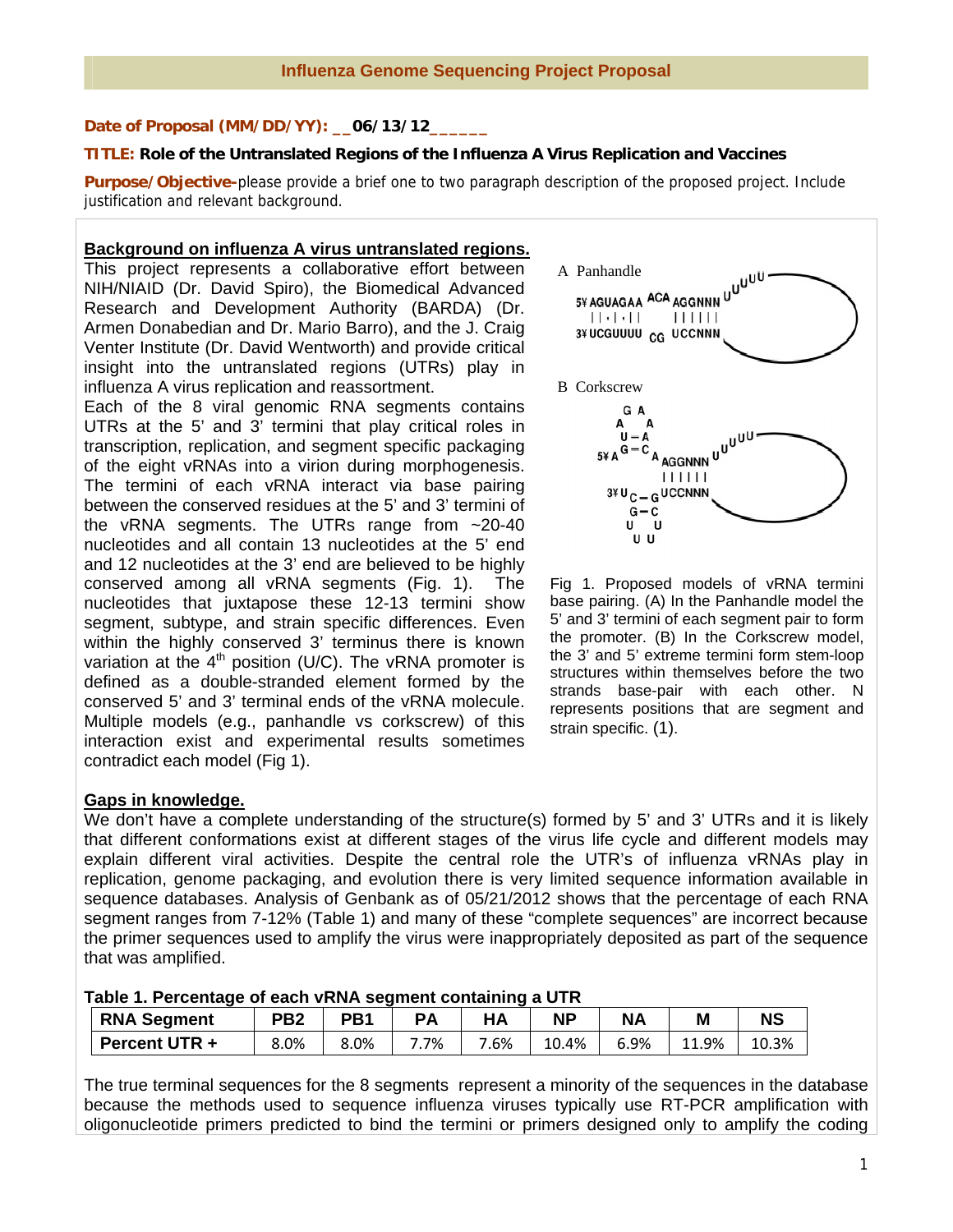region. While the current strategy used by the JCVI influenza GSC captures more of the UTR than most approaches, it is not complete. Therefore, we don't have a strong idea of the level of UTR variation between virus strains, or between specific segments within a strain of virus.

## **Public health significance and community resource.**

A study designed to sequence the actual UTRs of influenza viruses (particularly reassortants) will elucidate how the UTR variations influence the ability of two viruses to reassort or replicate efficiently in cells from different species, which is critical to evolution of viruses with pandemic potential and to producing high yield vaccine seed stocks. Influenza virus vaccines are the result of a genetic combination of a high growth master donor virus that is adapted for growth in eggs (e.g., A/PR/8/34) with the HA and NA from a highly prevalent seasonal wild type virus. These vaccine seed stocks are created by reassortment between the donor and wild type and they are can be difficult to generate or have poor yield which delays vaccination campaigns and reduces the number of doses available. Additionally, before the reassortant can be used in a manufacturing setting, further adaptation in chicken embryo's or cell lines is required. An extensive collaborative effort is ongoing to understand the genetic rules driving the optimization of a vaccine candidate. Many changes can occur along the genome of the new vaccine and sequence information that will help us understand the impact of the HA and NA UTR regions on reassortant rescue and high yielding virus production is critical. The sequence data will be made publically available, and a paper detailing the influence the UTR's have on reassortment, which will serve as a resource for vaccine research and industry communities to improve future vaccine creation.

# **Goals and Study Design.**

The primary goal of this project is to determine how sequence variation in the UTR's of the HA and NA impact the replication/fitness of influenza A viruses by focusing our analysis on the UTR's high yield reassortants used as vaccine seed stocks and selected naturally circulating strains. The following objectives will be used to accomplish this goal:

- 1. The sequence of the complete genomes including the HA and NA UTRs of low and high yield reassortant virus stocks and their parental viruses. This will be done by combining the M-RTPCR process currently used in the JCVI influenza sequencing pipeline with RNA ligation RT-PCR that we have developed.
	- a. RNA ligation is used to link the 5' and 3' termini, which circularizes the genomic RNAs, then we use RT-PCR to amplify the region across the junction that contains the UTR.
	- b. These will then be sequenced using our SISSPA and next generation pipline that employs Roche 454, and Illumina HiSeq technologies. As an alternative we will use Ion torrent to sequence these small RNA-ligation RT-PCR amplicons.
	- c. Some of the viruses to be studied have been sequenced or are in process via the M-RTPCR based pipeline. For these samples we will only need to add RNA ligation RT-PCR data to complete the UTRs.
- 2. We will also investigate changes in the HA and NA UTRs of a subset of ~6-10 reassortants vaccine seeds which have been serially passaged in mammalian cell culture or eggs to determine if the substrate/species used to propagate the viruses selects for changes in the UTRs that enhance growth under specific conditions.

Completion of these objectives will provide complete genomic sequence information, including accurate UTR sequences for approximately 60 viruses and this information can be used by to ensure virus/antigen yield at the outset of creating vaccine seed stocks. Additionally, techniques developed in this project could be incorporated into the influenza genome sequencing pipeline to generate complete UTR data for all new sequencing projects, which would dramatically improve the database.

# **References.**

 1. Palese P, Shaw ML. Orthomyxoviridae: The Viruses and Their Replication. In: Knipe DM, Howley PM, Griffin DE, et al., editors. Fields Virology. 5 ed. Philadelpha, PA: Lippincott Williams and Wilkins; 2007. p. 1647-90.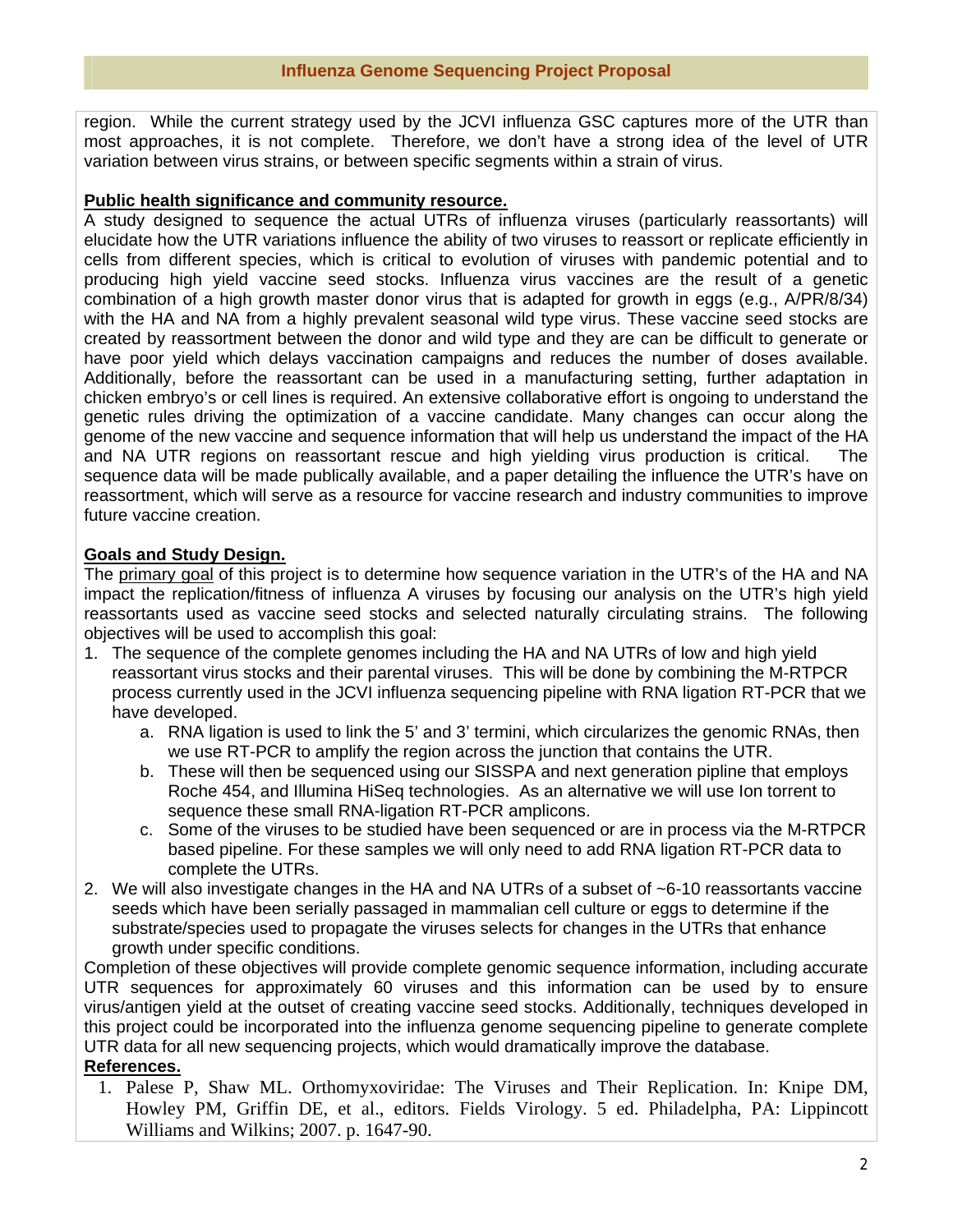**Description of Collection: Please briefly describe the collection of viral strains to be sequenced and also include an Excel Spreadsheet detailing**: These are parental viruses and vaccine seeds that were generated from them. All will be from allantoic fluid or tissue culture supernatants.

- 1. A/Vietnam/1203/04 (H5N1)
- 2. A/Indonesia/5/05/2005 (H5N1)
- 3. A/India/NIV/2006 (H5N1)
- 4. A/Egypt/321‐Namru3/2007 (H5N1)
- 5. A/Egypt/3300‐NAMRU3/2008 (H5N1)
- 6. A/Egypt/N03072/2010 (H5N1)
- 7. A/Hubei/1/2010 (H5N1)
- 8. A/Anhui/01/2005 (H5N1)
- 9. A/chicken/VietNam/NCVD‐016/2008 (H5N1)
- 10. A/chicken/Vietnam/NCVD‐03/2008 (H5N1)
- 11. A/HI/7/09(H3N2)‐PR8‐IDCDC‐RG23 (H3N2)
- 12. A/Wisconsin/15/2009(H3N2)‐PR8‐IDCDC‐RG24 (H3N2)
- 13. A/Texas/05/2009(H1N1)‐PR8‐IDCDC‐RG15 (HN1)pdm09
- 14. A/Texas/05/2009(H1N1)‐PR8‐IDCDC‐RG18 (HN1)pdm09
- 15. A/Texas/05/2009(H1N1)‐PR8‐IDCDC‐RG20 (HN1)pdm09
- 16. A/New York/18/2009(H1N1)‐PR8‐IDCDC‐RG22 (HN1)pdm09
- 17. A/Hong Kong/33982/2009(H9N2)
- 18. A/New Jersey/11/1976 (H1N1)
- 19. A/St. Petersburg/8/2006 (H1N1)
- 20. A/South Dakota/06/2007 (H1N1)
- 21. A/California/07/2009 (H1N1)
- 22. A/Beijing/32/1992 (H3N2)
- 23. A/Johannesburg/33/1994 (H3N2)
- 24. A/Panana/2007/1999 (H3N2)
- 25. A/Ulan Ude/01/2000 (H3N2)
- 26. A/New York/55/2004 (H3N2)
- 27. A/New York/55/2004 (H3N2)
- 28. A/Nepal/921/2006 (H3N2)
- 29. A/Uruguay/76/2007 (H3N2)
- 30. X‐53A
- 31. NYMC X‐163
- 32. NYMC X‐173C
- 33. NYMC X‐179
- 34. X‐117
- 35. X‐123
- 36. X‐141
- 37. X‐143
- 38. NYMC X‐157A
- 39. NYMC X‐157D
- 40. NYMC X‐165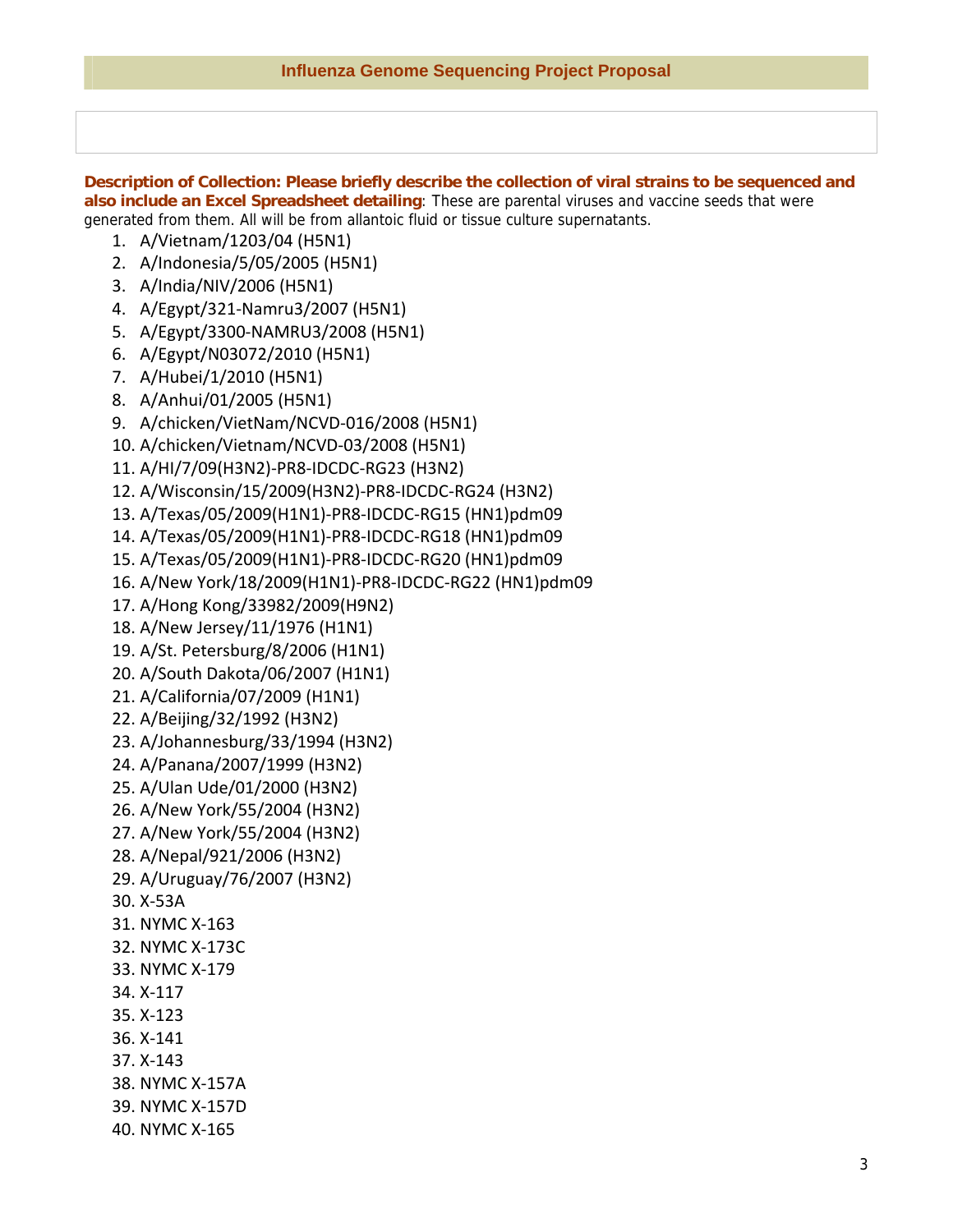### 41. NYMC X‐175C

**NIAID review of relevant IRB/IACUC documentation is required prior to commencement of work.** 

**NIAID supports rapid genomic and meta data and reagent release to the scientific community for all sequencing and genotyping projects funded by NIAID Genomc Sequencing Center (GSC). It is expected that projects will adhere to the data and reagent release policy described in the following web sites:** 

 **http://www3.niaid.nih.gov/research/resources/mscs/data.htm**

 **http://grants.nih.gov/grants/guide/notice-files/NOT-OD-08-013.html**

**Agree to NIAID's Genome Sequencing Centers' Data Release Policy?** 

 $Yes$   $X$   $No$